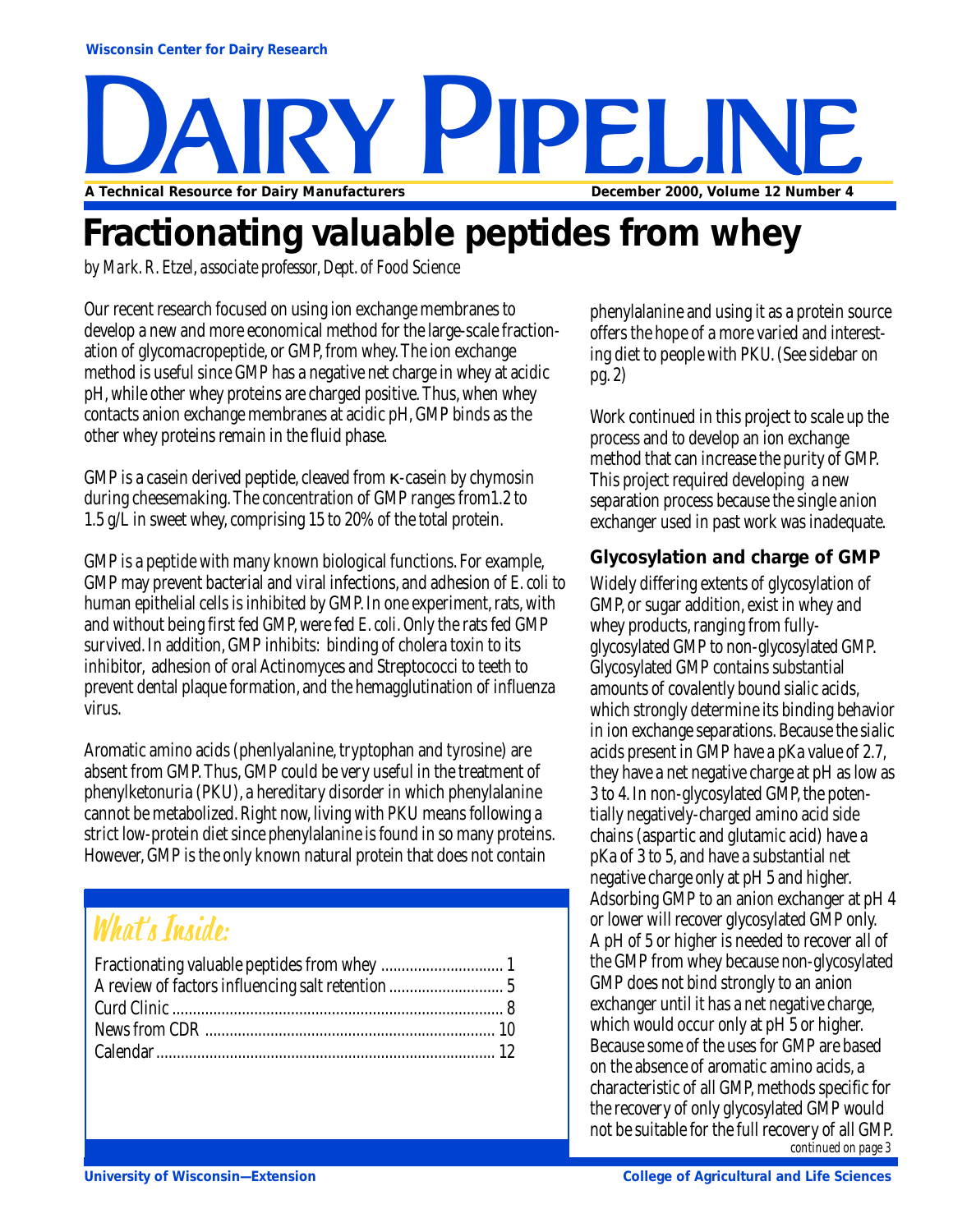# **GMP—Could it be made in Wisconsin?**

It shouldn't surprise us that a unique and special protein like casein is the source of glycomacropeptide, (GMP), a unique and special peptide. Caseins are the major class of protein in milk, making up 80% of the protein in cows milk. Casein is also a very specialized protein—a most efficient carrier of calcium in milk.

During the normal course of cheesemaking, the enzyme chymosin breaks peptide bonds in casein. The resulting curd formation and disruption of the peptide bond in  $\kappa$  casein, one of three casein subgroups, produces the peptide fragment GMP. The GMP fragment ends up in whey, where it can make up to 25% of the whey protein.

Dr. James Harper (ADPI publication 2000) recently summarized researcher reviews of the biological and physiological properties attributed to GMP. It is an interesting list, suggesting that GMP may help prevent dental cavities, influence blood clotting by inhibiting platelet aggregation, interact with antibodies, and protect against bacteria and viruses. All of these claims need further research, but there is an important use for GMP that might need less research. As Dr. Mark Etzel points out, GMP is the only known natural protein that does not contain phenylalanine. The suggestion that this peptide might be useful for treating phenylketonuria, or PKU, was made twenty five years ago. (Kristiansen, 1977) Since then, thousands of children with PKU have been located through newborn screening and treated with a strict, low protein diet to prevent severe mental retardation. Although this is truly a success story, the low protein diet continues to be a problem for children, teenagers, and adults with PKU. A mainstay of the diet is a formula that both supplies protein needed for growth and development and excludes all but a small amount of the amino acid phenylalanine, which is toxic for people with PKU. If you think it's a problem getting your kids to eat vegetables then count your blessings. This formula, the treatment for PKU, smells bad, tastes worse and can only be described as unpalatable.

Phenylketonuria, or PKU, is a rare disorder but it is still one of the more common inborn errors of metabolism. The incidence varies from country to country, but in the United States, Canada, British Isles, and Western Europe between 1 in 11,000 and 1 in 15,000 newborns are born with PKU. This means they lack an enzyme, produced in the liver, that breaks down the amino acid, phenylalanine. When phenylalanine circulates at high levels in the bloodstream it is toxic to developing brain cells and causes mental retardation. Right now, treatment involves preventing the buildup of phenylalanine, and that means that people with PKU have a very restricted low-protein diet. Since phenylalanine is a common building block of protein, you can find it in meat, fish, milk, bread, cake, cookies, ice cream and the list just keeps going.

#### **The Wisconsin story of PKU**

The Waisman Center at the University of Wisconsin-Madison is one of 14 national centers dedicated to learning about human development and developmental disabilities through research and practice. The Wisconsin center was named after Harry A. Waisman, a pediatrician and biochemist who was a pioneer in mental retardation research. He was a driving force behind the enactment of legislation that mandates testing of all newborns in Wisconsin, and the nation, for PKU. Dr. Waisman was also one of the first physicians to use a restricted diet to treat children with PKU and helped establish a national center at the UW-Madison, which opened in 1973.

Why should the Wisconsin dairy industry be interested in PKU? Well, here we are, decades later, with another Wisconsin opportunity to lead the way in PKU treatment. Wisconsin just happens to be the leading producer of whey, the best source for that treatment (GMP). Wisconsin was granted a patent for the production of GMP from whey (USP 5,968,586). The technology is available, the need is clear, and you can make a profit on this value-added product, which sells for 50 times more than the WPC-34 whey powder. If you want to consider producing GMP, call Mark Etzel, he'd like to talk to you.

#### **References**

W. James Harper, Ph.D., 2000. Biological Properties of Whey Components, a Review. Published by the American Dairy Products Institute

Kristiansen, KR 1977. Investigation of chymotryptic peptides from β-lactoglobulin with the aim of producing a polypeptide mixture with low phenylalanine content. Dairy Sci. Abstr. 39:458.

#### **Contacts:**

Mark Etzel Room A17 Babcock Hall (608) 263-2083 etzel@che31a.che.wisc.edu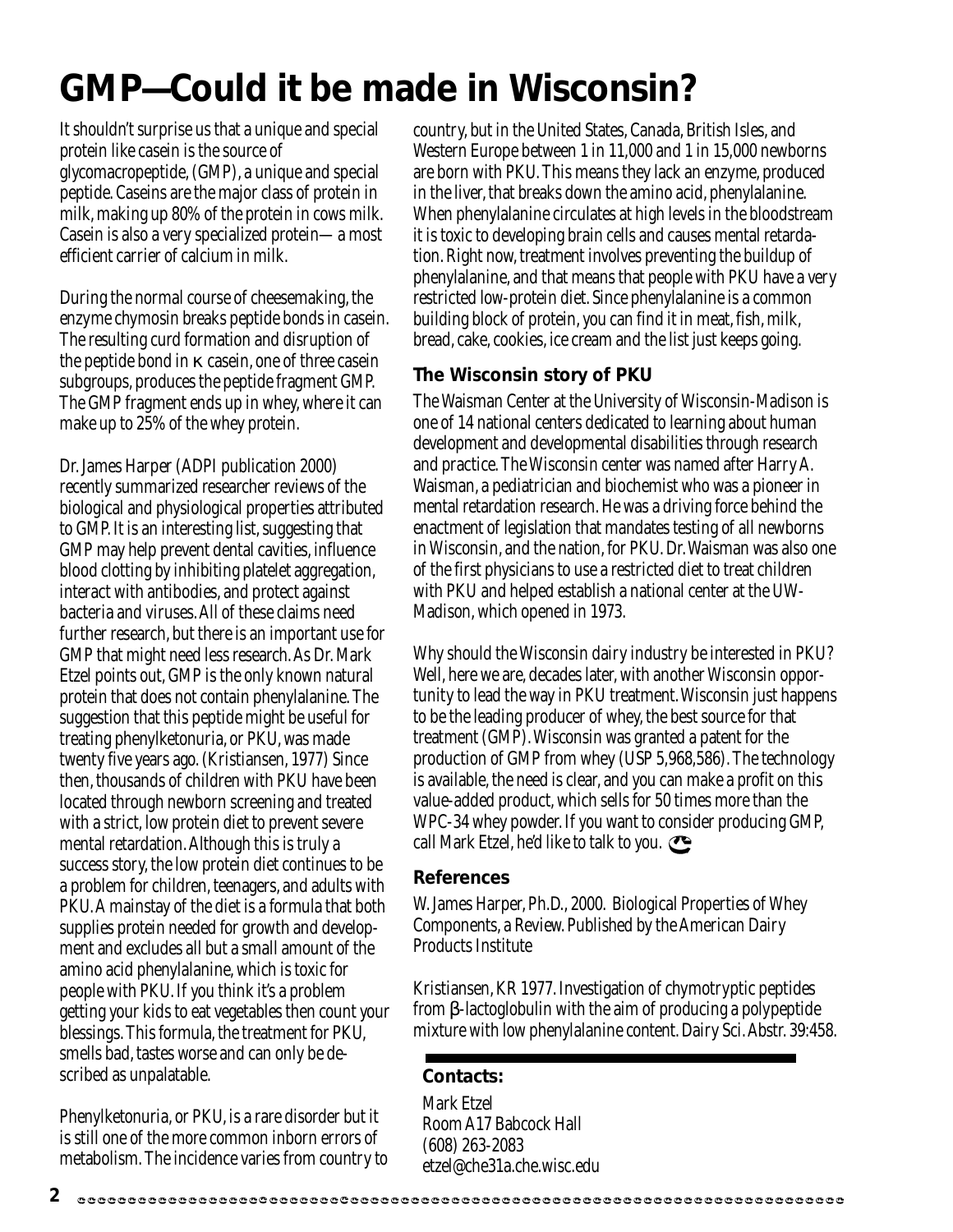#### *continued from page 1*

As mentioned earlier, only at pH 5 or higher do both glycosylated and non-glycosylated GMP bind to an anion exchanger. However, at pH 5, adsorption of other whey proteins occurs also. Thus, to manufacture > 90% pure GMP, a second step must be added to separate contaminates from GMP.

#### **New separation processes for GMP**

Based on the ionic behavior of GMP, two new separation methods were developed to manufacture purified GMP using two ion exchangers of opposite polarity in series. Developing these new separation methods constituted a significant portion of the project, and ultimately, we received several patents for our inventions. The reader is referred to these patents for the specific details of the experiments and results (i.e. US 5,968,586, US 5,986,063, WO 9918808A1). An overview only will be given in this report.

When the first ion exchanger is a cation exchanger, whey is adjusted to a pH less than about 4 and passed through the first column (Figure 1). At this pH, whey proteins other than GMP take on a positive charge and bind to the cation exchanger. GMP does not have a positive charge at this pH, and passes through the first column without adsorption. The effluent containing GMP is adjusted to pH 5 and passed through the second anion exchange column to bind GMP and allow the lactose, minerals, fat, peptides, and other contaminates to be washed out. Protein desorbed, or removed, from the first column is whey protein isolate and can be sold to offset the cost of manufacture of the GMP.

*continued on page 4*





Fean Lilay dignor, the festion redunger's usualment longe and the semility colonger iu utrichage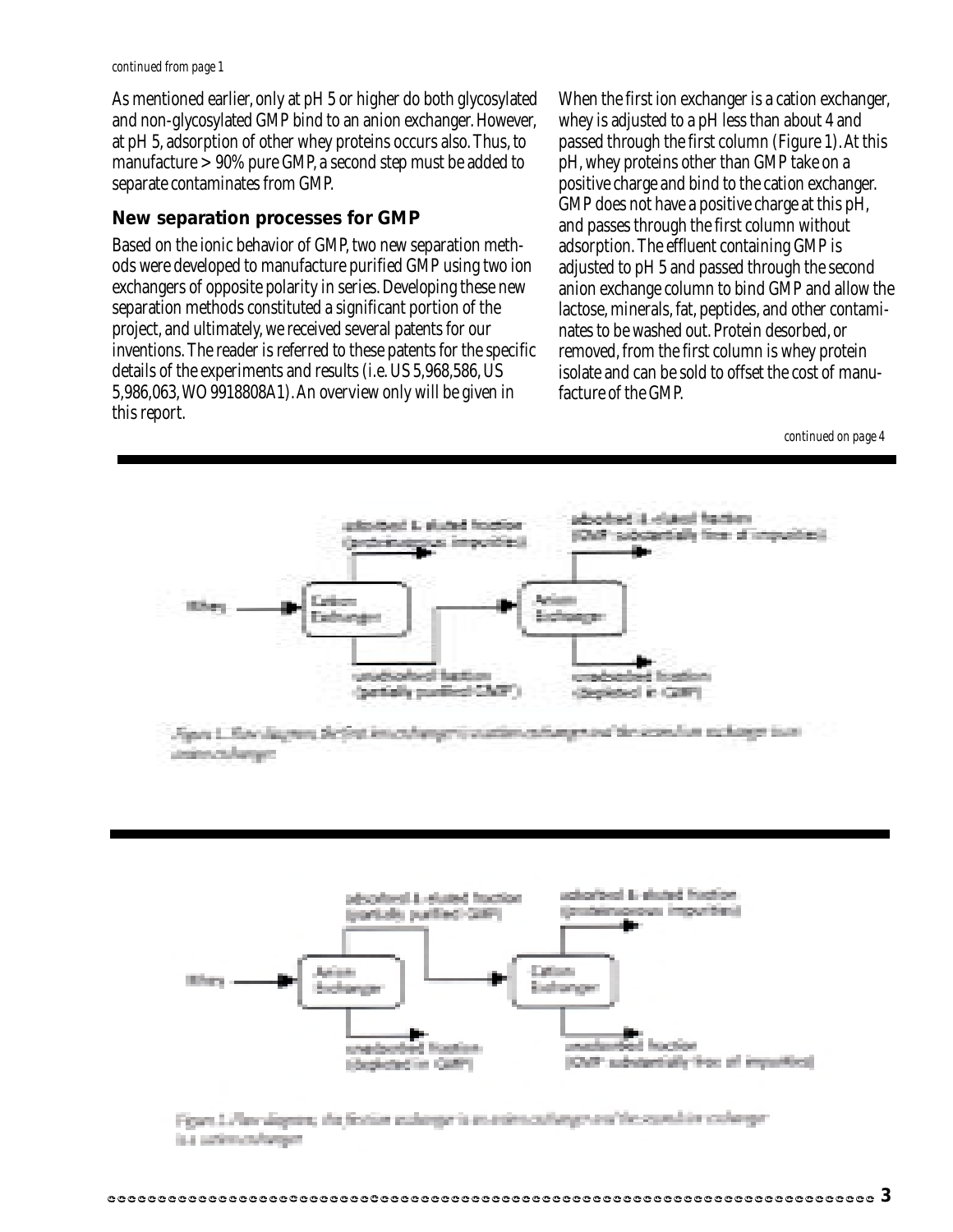### Skimming the Shelf—



The Dairy Council of Wisconsin and the Wisconsin Milk Marketing Board recently debuted the second edition of the Food Labeling Resource Guide. "The guide answers basic questions about labeling requirements and their effects on dairy manufacturers and

marketers," explained Emerita Alcantara, PhD, RD, vice president of Nutrition and Regulatory Services for Dairy Council of Wisconsin. Alcantara said the manual is based on the federal code regarding regulations, but presents information in a targeted manner and includes marketing advice about how to use the food label to communicate product benefits.

The guide, a well organized three ring binder that holds 14 chapters and appendices, is designed to accommodate updates and changing information. It includes a question and answer section at the end of each chapter, developed from the author's experience with answering labeling questions and an informative chart summarizing labeling requirements and exemptions.

For more information, including purchasing details, call 1-800-325-9121.

#### *continued from page 3*

When the first ion exchanger is an anion exchanger, whey is adjusted to pH 5 and passed through the first column (Figure 2). At this pH, GMP and a portion of the whey proteins take on a negative charge and bind to the anion exchanger. Lactose, minerals, fat, peptides, and other contaminates are washed out of the column. The desorbed fraction containing GMP is adjusted to a pH of about 4 or less and

passed through the second cation exchange column to bind the other whey proteins and allow GMP to pass through without adsorption.

GMP made by the process in Figure 2 was submitted for amino acid analysis (Figure 3). Purity was 95%. Shown for comparison in the figure is the theoretical amino acid analysis of the two genetic variants of GMP (GMP A and GMP B). GMP made using the newly developed ion exchange process nearly matched the theoretical purity.  $\bullet$ 



Figure 3. Amino acid analysis of the GMP made when the first ion exchanger is an anion exchanger and the second ion exchanger is a cation exchanger.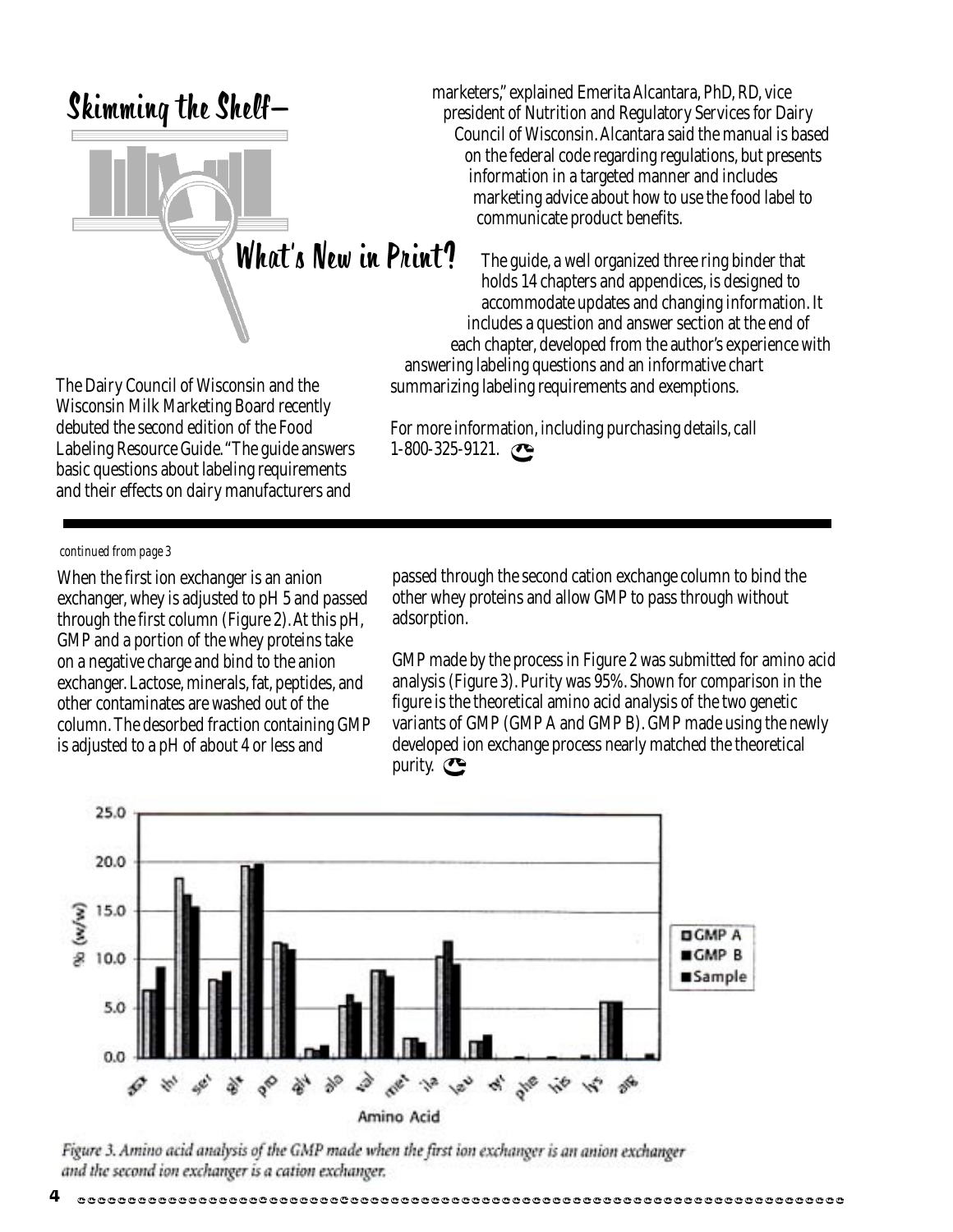## **A review of factors influencing salt retention**

*By Rae Dawn Rippchen, Dept of Food Science*

### "Where would we be without salt?"

James Beard (1903 - 1985) US chef, author

Most cheesemakers would agree wholeheartedly with James Beard—salt plays a critical role in cheese flavor and body. In fact, correct salting levels in cheese are essential for a clean flavored product. Undersalting your cheese can produce a pasty and weak bodied cheese with an open texture, abnormal ripening, and bitter flavor. On the other hand, oversalting cheese leads to harsh bodied cheeses with close texture or cracked rinds (Fox, 1993). Slower ripening and off-flavors described as cooked or slightly burnt can also be caused by over-salted cheese (O'Connor, 1973).

Although the amount of salt added to cheese varies by type of cheese, most ripened cheeses range from one to twelve percent salt (Fox, *et al*., 1985). Many factors in cheese manufacturing affect the amount of salt retained in the final product, particularly variations in the salting step. In recent years, concerns about ground water quality have lead to restrictions in the chloride content of wastewater and landspread whey. One way to control both chloride (and phosphorus) levels is to prevent these minerals from entering the waste stream in the first place. Since the level of salt retained in curd is inversely proportional to the level of chloride found in the whey, it makes sense that increasing the level of salt retained in curd will decrease the chloride in whey.

#### **Factors influencing salt retention**

There are three principle methods for salting cheese curd, and each has a different effect on salt retention. First, there is immersion of molded cheese in brine solution. A second method is directly adding and mixing the dry salt crystals to individual curd grains or milled curd at the end of manufacturing. The final method is applying dry salt, or a salt slurry, on the surface of the molded curds.

#### **Brine salting**

Brine salting of cheese is common in varieties such as Edam, Gouda, or Provolone. In this method, a molded cheese soaks in a salt water solution (brine) for one half to five days. During this process cheese absorbs the necessary salt using the osmotic pressure difference between the brine and cheese moisture which prompts sodium and chloride ion movement into the cheese (Fox, 1993). Salt absorption begins immediately through all surfaces in brine salting. Equilibrium is achieved through the diffusion of water from cheese. The concentration gradient present between the brine and cheese is partially responsible for molecular movement of water and NaCl.

#### **Direct mixing with milled curd**

When directly mixing salt with curd grains or milled curd, salt dissolves into the surface moisture of cheese and slowly diffuses inward. As the whey is released, the curd volume is reduced and this released whey dissolves more salt. A supersaturated brine solution is then created around every curd particle (Breene *et al*, 1965). Because of the increased surface area to volume ratio in dry salting of milled curd, less time is required to reach the proper salt level than in brining of whole cheeses. The ratio is increased from the smaller cheese particle size. The more area the salt can penetrate through, the more salt will be absorbed. However, in a direct comparison of these methods, Breene *et al* (1965) found that milled curd salted through brining had higher salt absorption and salt-in-moisture levels than dry-salted milled curd.

#### **Dry surface salting**

Dry surface salting of molded pressed cheese curd has a lower rate of salt uptake than brining. This is explained by contraction of the curd surface, which leads to extensive moisture loss from the surface region of the cheese (Fox, 1993). The decrease in surface moisture greatly impedes the inward mobility of NaCl.

#### **Rate of salt addition**

Aside from the salting method, the rate of salt addition has a pronounced effect on salt retention in cheese. As the rate of salt addition increases, the salt and salt-in-moisture levels of cheese correspondingly increase (O'Connor, 1974). This increase is not proportional to the level of salt added since higher salt losses are experienced at higher rates of salt addition. Moisture in the cheese decreases because of increased salt addition. A study conducted by Sutherland (1974) found the volume of whey released and the percent of added salt lost, increased linearly with the level of salt added. As the level of salt applied increased from

*next page*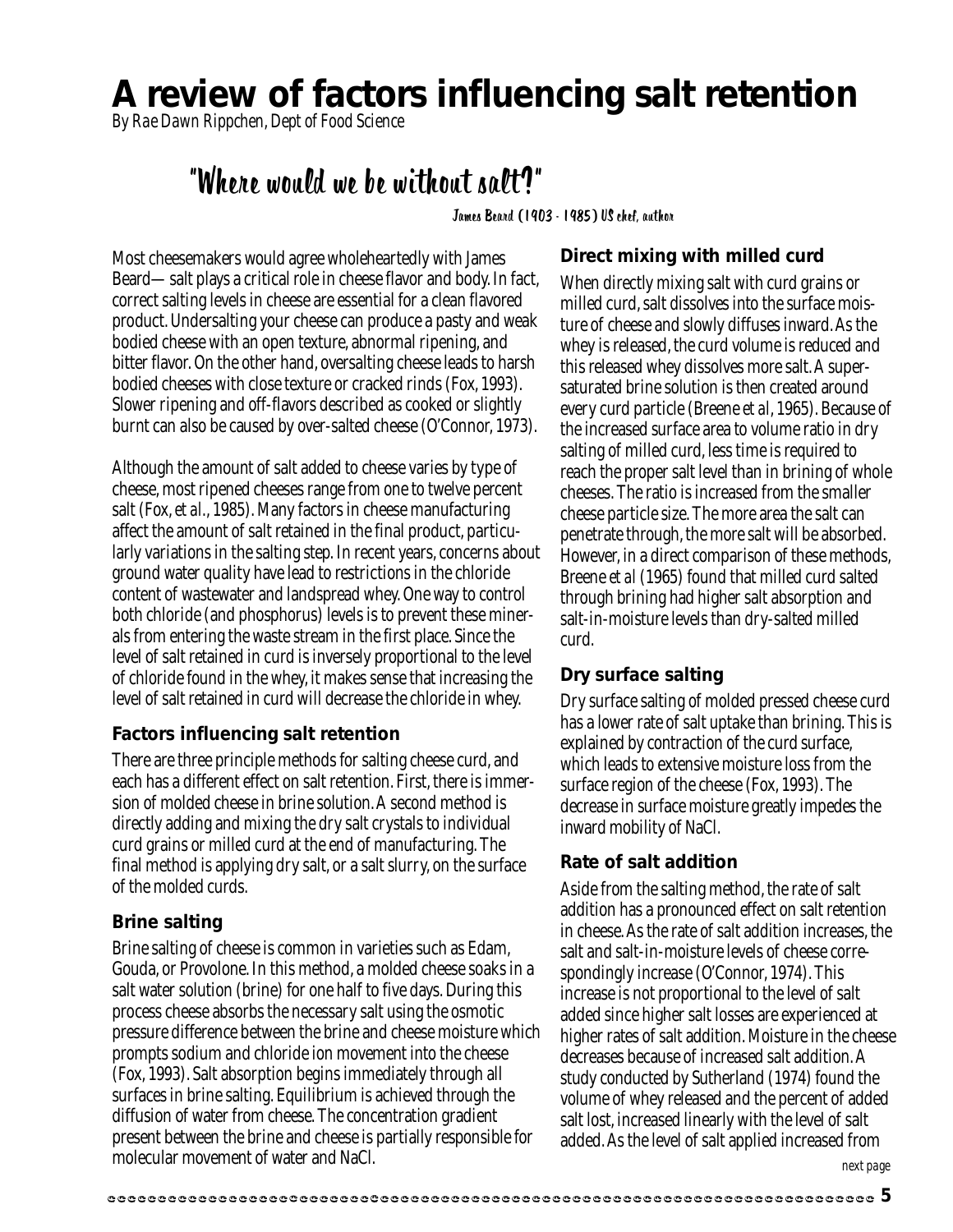### **Functionality of Salt**

Salt, a necessary and multifunctional component in cheese, has five principle effects on cheese:

• Salt serves a preservative. Using salt to preserve cheese dates from pre-historic times.

 The salt level in cheese profoundly affects the water activity of cheese—which influences microorganisms in cheese and thus extends the shelf life of cheese.

 Salt controls various enzymatic activities in cheese.

 Syneresis of curd occurs as a direct result of salting. Syneresis allows for whey expulsion and reduces cheese moisture.

 Salt causes physical changes in cheese proteins, thus influencing cheese texture, protein solubility, and conformation (Fox, 1993).

1.5% to 3.5% of the total cheese weight, the proportion of the salt lost into the whey rose from 33% to 50%. However, the percent moisture, percent salt, percent salt-in-moisture, and pH increased in a curvilinear manner as the level of added salt is increased. O'Connor (1974) looked at this issue and found that salting at 0.5% of total cheese weight gave 100% retention of salt, while at a much higher level, 6% of total cheese weight, the retention level decreased to 42%. Overall, increasing the rate of salt addition increases the total percentage of salt in the cheese but the percentage of salt retained decreases. Salt absorption increases with increased salting time. Fox (1993) found that the quantity of salt taken up is proportional to the square root of the brining time in brine salted cheeses.

#### **Cheese moisture**

The moisture level of cheese alters the amount of salt retained. Salt losses increase as the amount of moisture in the cheese increases. Sutherland (1974) found that when the moisture content of the curd was increased from 39.1% to 43.4%, whey drainage increased by 30%. This caused the percent salt lost to increase from 41 to 58%. Gilles (1976) found a 15% salt loss in cheese curd was caused by an increase of 6% moisture in the curd. Other research conducted by Fox (1993) also found that an increase in the initial moisture level decreases the rate of salt absorption leading to lower salt and salt-in-moisture values in cheese for a fixed salting rate.

#### **Concentration gradient**

For brine salted cheeses, the concentration gradient between the brine and curds causes differences in salt retention. A salt-inmoisture gradient between the cheese and salting medium must exist for salt absorption to occur (Fox, 1993). An increase in brine concentration leads to higher rates of salt absorption and an increase in the salt-in-moisture level in cheese. Brine concentrations in the range of 5-20% do not affect the rate at which salt diffuses into the curd. However, as the brine concentration increases, the rate at which salt is absorbed starts to slow. (Fox, 1993)

#### **Cheese geometry and shape**

Salt retention is affected by geometry, specifically, the surface area to volume ratio of cheese. When comparing whole molded cheeses to milled curd, it is clear that increasing the surface area to volume ratio of curd increases the rate of salt absorption (Fox, 1993). There is a linear relationship between salt uptake and surface area to volume ratio.

The shape of a molded cheese also affects salt absorption. Two main aspects of cheese shape are responsible for this difference. First, salt retention is influenced by the number of directions the salt penetrates the cheese. Next, the ratio of curved to planar cheese area affects salt retention. Salt absorbs better through planar areas of cheese than curved surfaces. Thus, the rate of salt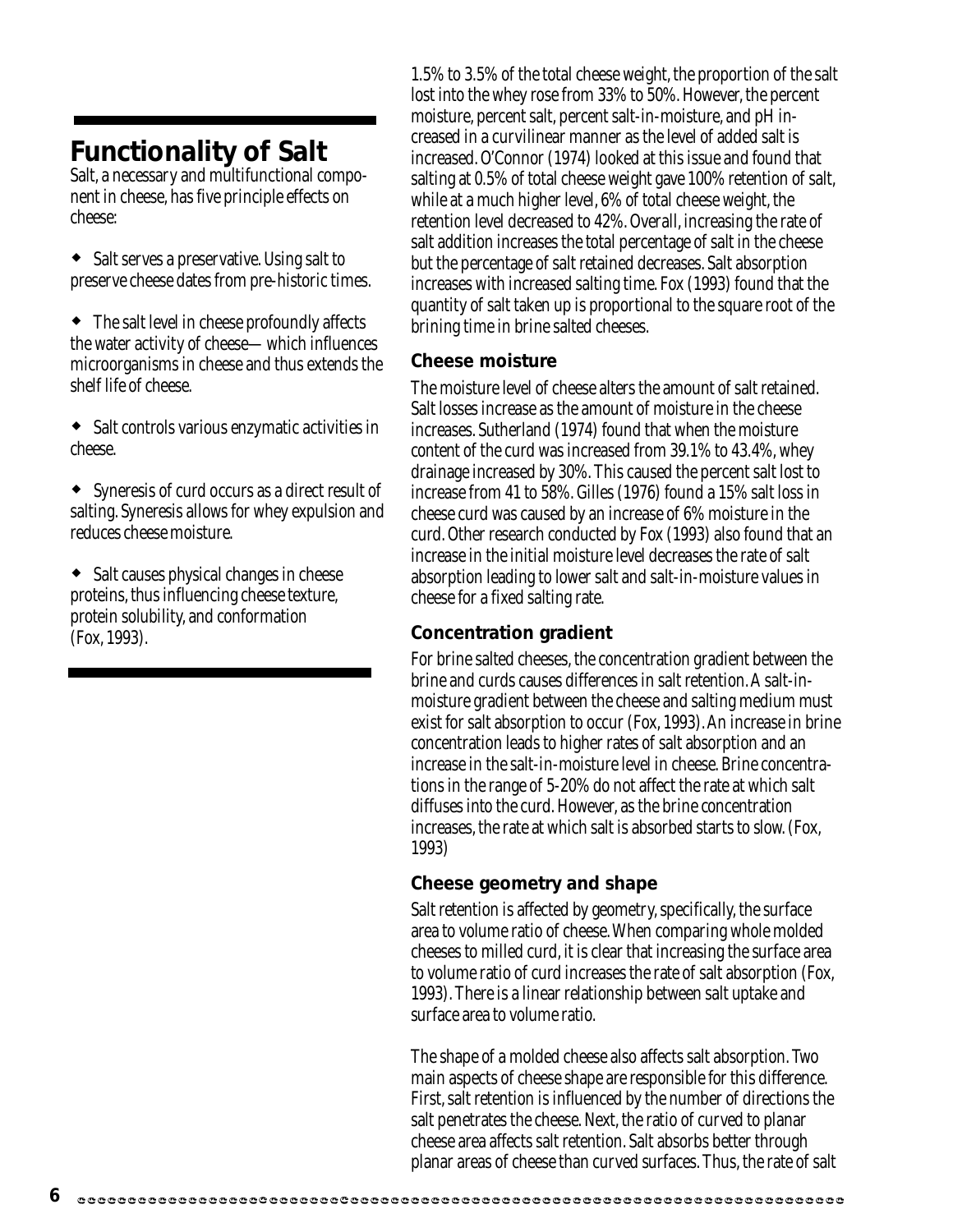absorption per surface area unit is greater for a rectangular shape than for a cylindrical shape and a cylindrical shape has a greater rate than a spherical shape (Fox and Guinee, 1986).

#### **Operational modifications**

When milled curd is salted, it is stirred at the same time to ensure proper distribution of the salt. Because of its consistency and completeness, mechanical stirring works better than manual stirring. Uniform salt distribution is essential for proper cheese ripening. Sutherland (1974) reports that extending the stirring time (to greater that one minute), showed a significant decline in the amount of salt that was lost from the curd into the whey. The salt and salt-in-moisture content of the cheese greatly increased.

After salting, the curd is commonly held in the cheese vat or bed before pressing to allow for additional whey drainage. The holding period does affect the salt retention of curd. Breene *et al* (1965) found the greatest increase in salt retention occurs over the first fifteen minutes of holding. However, the level retained continued to increase through the entire sixty minutes of holding. Therefore, Breene recommends that manufacturer's hold cheese for at least fifteen minutes prior to pressing to minimize salt loss. During this holding period, the depth of the curd bed prior to pressing varies. Sutherland (1974) found the amount of salt lost during holding increased with an increase in the curd depth but showed a corresponding decrease during pressing. Overall, a slightly greater salt loss with deeper curd beds was experienced. This increased salt loss is caused by the greater gravitational force exerted on the cheese curds as the weight increases.

#### **Temperature and acidity**

Temperature plays a vital role in the level of salt retention in cheese. Sutherland (1974) found an increase in curd temperature correlated with an increase in the rate of whey released. The overall trend found salt loss increased at higher curd temperatures. Although data provided by Breene *et al* (1965) showed no significant variation when curd temperature varied between 80 and 110° F, as the brine temperature increased from 80 to 110° F, the salt absorption increased 0.1% (Breene *et al*, 1965).

Indeed, there is a critical temperature for salt absorption in cheese curd. Breene *et al*, 1965, report that, compared to higher or lower temperatures, at 32° C salt has the least affinity for absorption. At 32° C, a layer of fat is exuded onto the curd's surface, which prevents salt from readily absorbing into the curd. At lower temperatures, this fat has not been released from the curd to the surface. At higher temperatures the exuded fat is dispersed into the whey as a liquid (Fox, 1993).

Acidity level, or pH, is another intrinsic property that alters salt retention in cheese. Gilles (1976), originally reported that curd

salted under less acidic levels, or a higher pH, absorbs more salt than cheese salted under strong acidic conditions or low pH.

It is obviously complicated to balance the factors that influence salt retention in cheese. However, cheesemakers need to control salting and pressing procedures if they desire maximum salt retention in the curd. By maximizing salt retention in curd, manufacturers can also reduce chloride levels in whey, and they may increase the economic efficiency of their plants.

#### **References**

Breene, W. M., Olson, N.F., and Price, W. V.(1965) Salt absorption by Cheddar cheese curd. Journal of Dairy Science, 48, 621-624.

Fox, P.F. (1993) Cheese: Chemistry, Physics, and Microbiology (Second Edition). London, U.K., Chapman and Hall.

Fox. P.F. and Guinee, T. P. (1986) Influence of cheese geometry on the movement of sodium chloride and water during brining. Irish Journal of Food Science and Technology, 10:73-96.

Gilles, J. (1976) Control of salt in moisture levels in Cheddar cheese. New Zealand Journal of Dairy Science and Technology, 11, 219-221.

O'Connor, C.B. (1974) Effect of various rates of salt addition—part three. Irish Agriculture and Creamery Review, 27, (1), 11-13.

Sutherland, B. J. (1974) Control of salt absorption and whey drainage in Cheddar cheese manufacture. The Australian Journal of Dairy Technology,  $29,86-93.$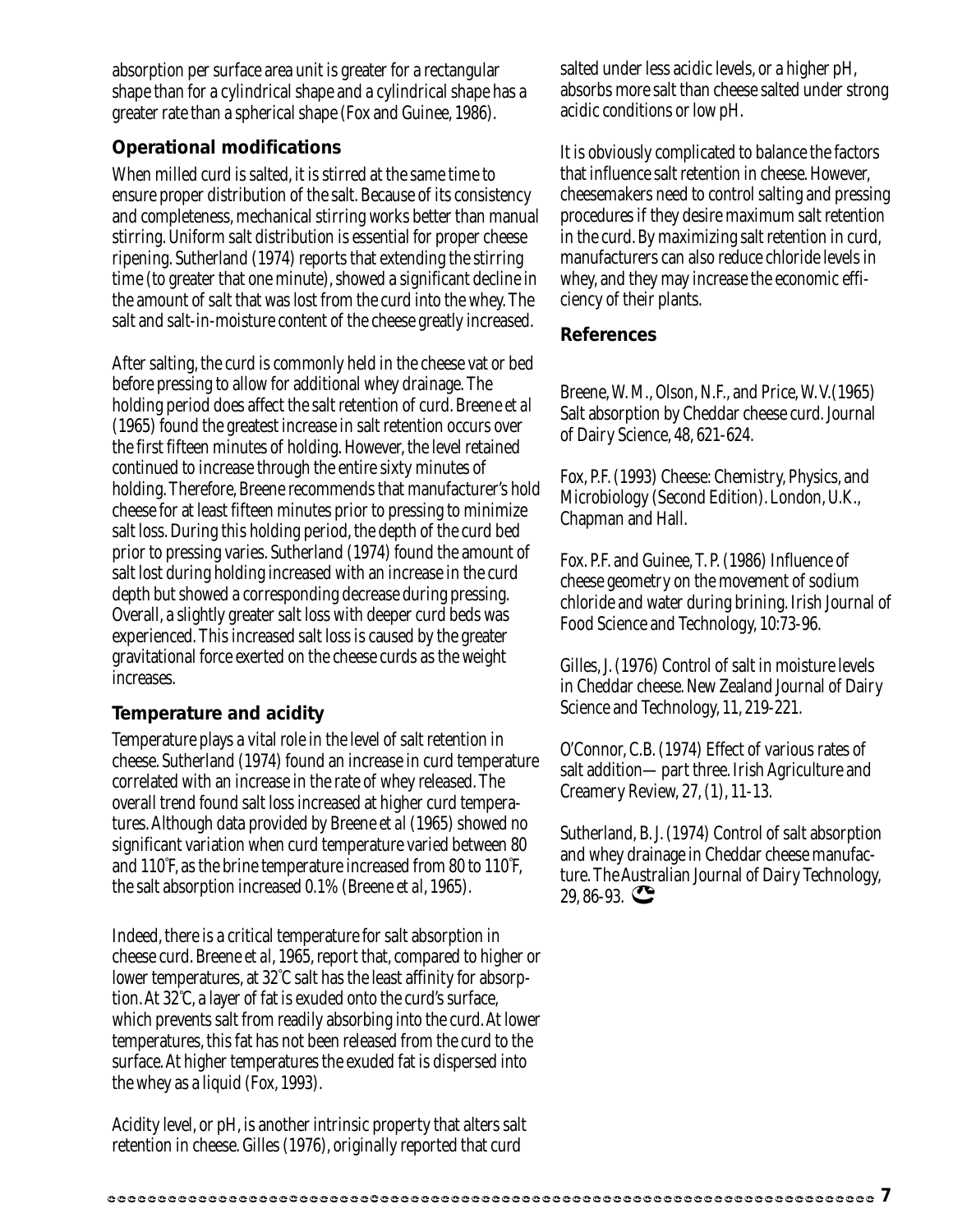# Curd Clinic

 $\boldsymbol{0}.$  I'm looking at a new market for my cheese slices at the grocery store Deli. What details do I need to pay attention to when I make cheese for this market?

 ${\boldsymbol{\mathsf{A}}}.\,$  The delicatessen market can indeed be a good target for a value-added cheese. Of course, deli operators want a high quality, good tasting cheese, but what they desire most of all is a cheese that slices easily. Certainly, planning ahead can help you supply both good flavor and functionality.

Cheese that is easy to slice doesn't crumble, tear, or turn to mush as the slicing blade moves through it. This characteristic, or sliceability, actually depends on the chemistry and microstructural properties (or physics) of the casein network. Sound familiar? A review of this concept, focusing on melt and stretch of cheese was featured in Volume 12, Number 1 of the Dairy Pipeline. (Which you can access through CDR's website: www.cdr.wisc.edu). Cheesemakers influence the chemistry and physics of cheese melt, stretch and sliceability when they adjust the following factors: milk heat–treatment, pH during cheese manufacture, cheese composition, the lowest pH obtained in the cheese, and proteolysis, or the breakdown of intact casein.

The Wisconsin Milk Marketing Board recently funded a project at CDR to investigate and define the key parameters that influence the machining of cheese. Through our work with this project, we have started looking closely at cheese properties like texture and sliceability.

We know that moisture control; composition and proteolysis are important factors that influence functionality of cheese. However, I have found that a crucial detail to watch is the pH. *continued on next page*

Curd Clinic doctor for this issue is Carol Chen, researcher at the Wisconsin Center for Dairy Research.



*Visual appearance of Muenster deli cheese slices (moisture content 45%). The Muenster cheese on the left was made using a no-wash procedure. The no-wash Muenster cheese texture was not elastic enough to prevent tearing. The Muenster cheese on the right was washed (curd soaked for 15 minutes prior to hooping), and the cheese pH remained above 5.30. As a result, the cheese texture was elastic and the cheese was easy to slice.*

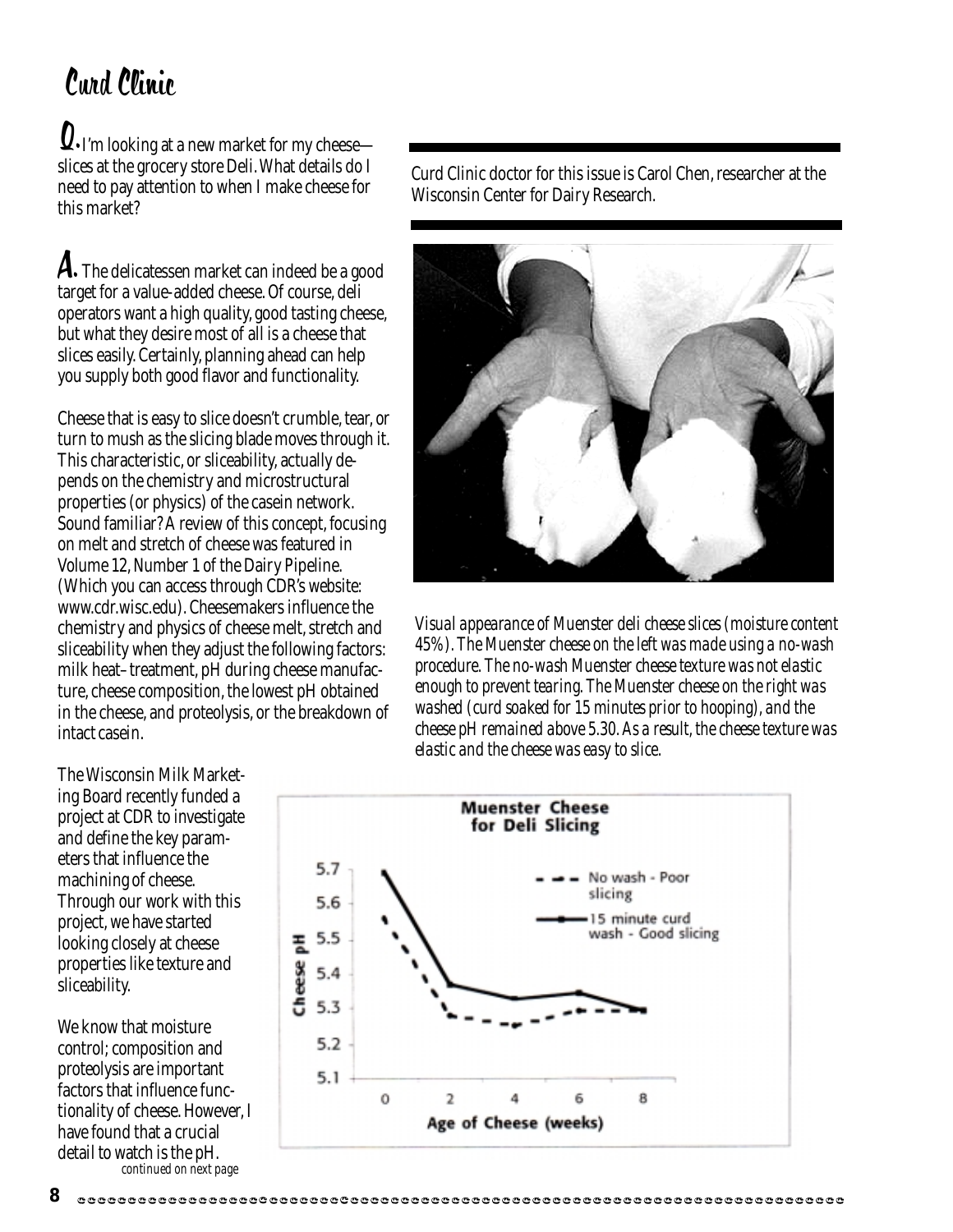#### **Minimum pH**

Specifically, the minimum pH that the cheese reaches, sometimes referred to as the 10-day pH. This 10-day reference can be rather misleading. Unless you are monitoring the pH daily, you can not be sure that the lowest pH of your cheese occurs on day 10. Because of buffering effects in the cheese itself, your cheese may reach the lowest pH on day 3 or day 4, and then rebound upwards before falling again near day 10.

Why is this important? If you want to produce a cheese that slices easily you will want this keep the minimum pH within a very small range, between 5.25 and 5.35, and the final pH should be 5.30 to 5.45.

How do you influence this 10-day pH? There are several things you can do to adjust the manufacturing process and influence the pH. You can wash the curd shortly after cutting, (like Swiss or Gouda) or after draining (like Muenster or Colby). After the curd has been cut and healed, a portion of the whey may be drained. The remaining whey and curd mixture may then be diluted with water. You can also wash the curd after draining by simply adding water to the drained curd on the finishing table.

#### **Other influences**

The person operating the cheese slicer also has some influence over the sliceablity of the cheese. Slicing cheese at cooler temperatures allows easier slicing and less fouling of equipment. A clean, sharp blade also makes the job easier. Speed is a factor, too. When the operator can slow down and not rush this task, slicing cheese also gets easier.



### **Are you interested in specialty cheese?**

Paul Scharfman, president of Specialty Cheese Company in Lowell, Wisconsin would like to build a new cheese plant in Reeseville, Wisconsin. Scharfman has developed his cheese manufacturing business by filling a specialty cheese niche he produces authentic Hispanic and Middle Eastern cheeses that are sold throughout North America. As he builds this new plant, he would like to encourage the growth of Wisconsin specialty cheese by offering an opportunity to other cheesemakers to develop and make cheese. Scharfman suggests that his plant could be thought of as the "mother ship" and smaller, separate buildings would be auxiliary plants, owned or leased by cheesemakers. Although Scharfman has applied for a patent for his "specialty cheese condominium" concept, his enthusiasm for the idea seems based on the synergism possible when you get people together who have a passion for cheesemaking.

This cheese condo concept offers a chance to share the physical plant costs, like heat, water, wastewater treatment, whey treatment, and storage rooms and loading docks. It also offers an opportunity to build on one of Wisconsin's unique advantages the human resources that include decades of cheesemaking experience. If condo owners choose, they could brainstorm about product development and marketing, or they could share business expenses like accounting or a retail store.

Do you have goats? Sheep? A dream for the future that includes making your own cheese? Call Paul and talk about it.

Contact information: Paul Scharfman P.O. Box 425 455 South River St. Lowell, WI 53557 (920) 927-3888 specialcheese@globaldialog.com www.specialcheese.com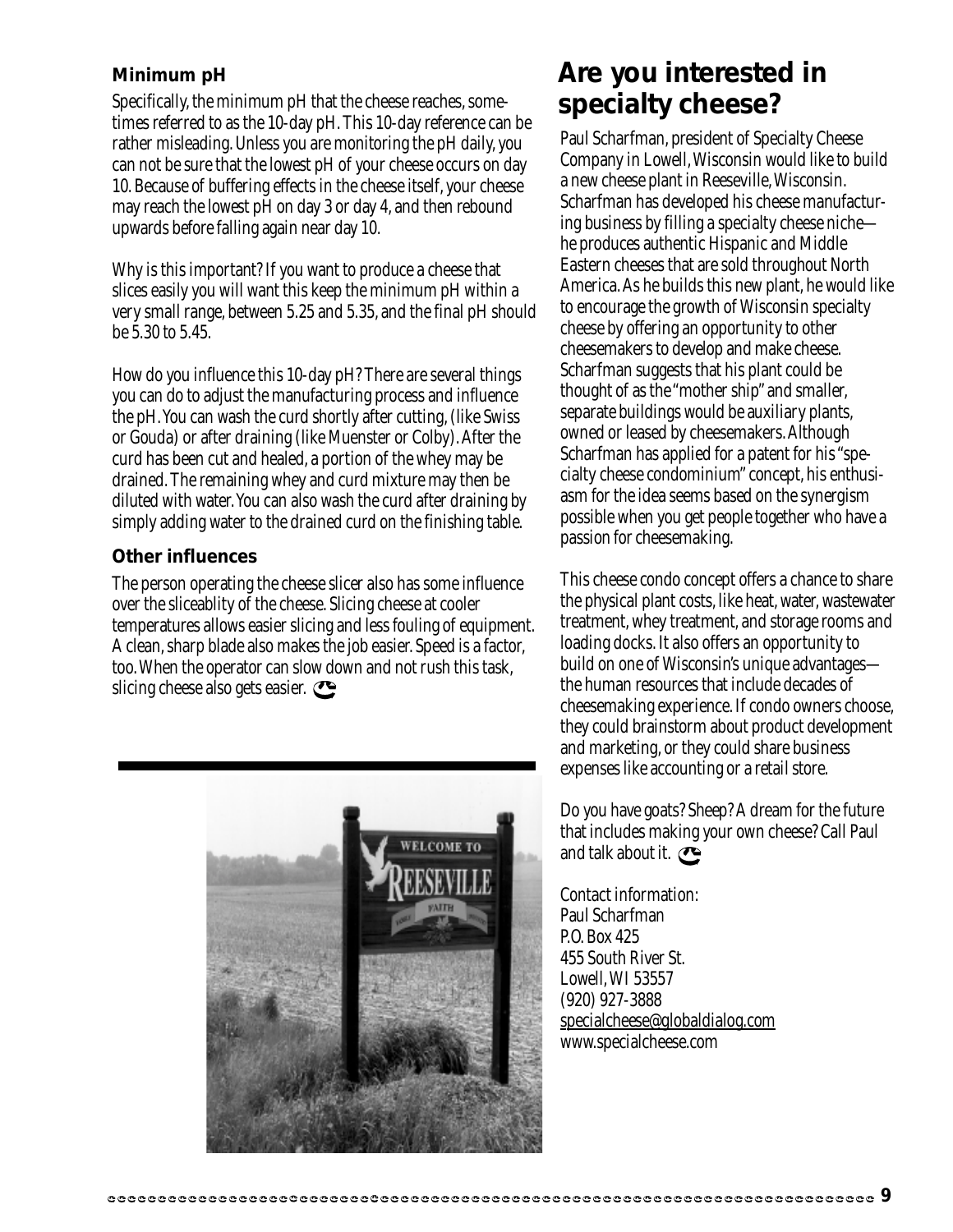# News from CDR

Mehmet Ak, has been honored in his native Turkey for his cheese research. TUBITAK, the Scientific and Technical Research Council of Turkey, awards young scientists (under 40) who are recognized internationally for their promising scientific work. Mehmet,who was one of the five recipients in engineering, earned his Ph.D. at the University of Wisconsin in 1994 and also worked for CDR while in Madison.

*Mehmet (pictured below) received his award on Nov. 9, 2000 from the President of Turkey.*



#### **CDR welcomes...**

Cindy Martinelli, who has joined us to work with the analytical group. Cindy has all around experience in the dairy industry—she grew up on a dairy farm and later became herd manager before working in a butter plant. "I've seen the industry from the ground up so to speak," says Martinelli. "CDR has a different atmosphere from industry," she notes, "everything is done with research in mind, as opposed to just evaluating products and production efficiency."

#### **Spray dryer shipped to CDR**

CDR's whey program is setting up a spray dryer for pilot plant use. The APV Anhydro dryer is gas fired, with an approximate product feed rate of 0.2 to 1.6 gallons per minute. This dryer offers two dryer methods; two fluid nozzle atomizer for mixed flow and two fluid nozzle atomizer with cocurrent flow. The dryer is designed to handle sensitive materials, like milk proteins. An additional option, the mechanical broom, allows drying of very sticky materials. Questions about using the spray dryer? Call K.J. Burrington (608- 265-9297) (burrington@cdr.wisc.edu) or Karen Smith (608-265-9605) smith@cdr.wisc.edu).

#### **The paperless Pipeline—now it's an option**

Starting with the next issue of the Pipeline, readers can choose to receive an e-mail message notifying them when the newsletter is posted on the CDR website.

Here is how it will work. Send an e-mail to hogensen@cdr.wisc.edu with the subject "pipeline." In the message section type: your name, title, company and e-mail address. We will then remove your name from the standard mailing list, and add it to the e-mail list. Once an issue of the Pipeline goes to press, we will notify you when it is posted on the CDR web site (http://www.cdr.wisc.edu). Simply go to newsletter-current newsletter and download the latest issue, which will be saved in a pdf format.

You don't have to drop your mailed issue of the Pipeline to access the paperless version. All back issues of the Pipeline are currently posted on our web site, filed under newsletter-back issues.

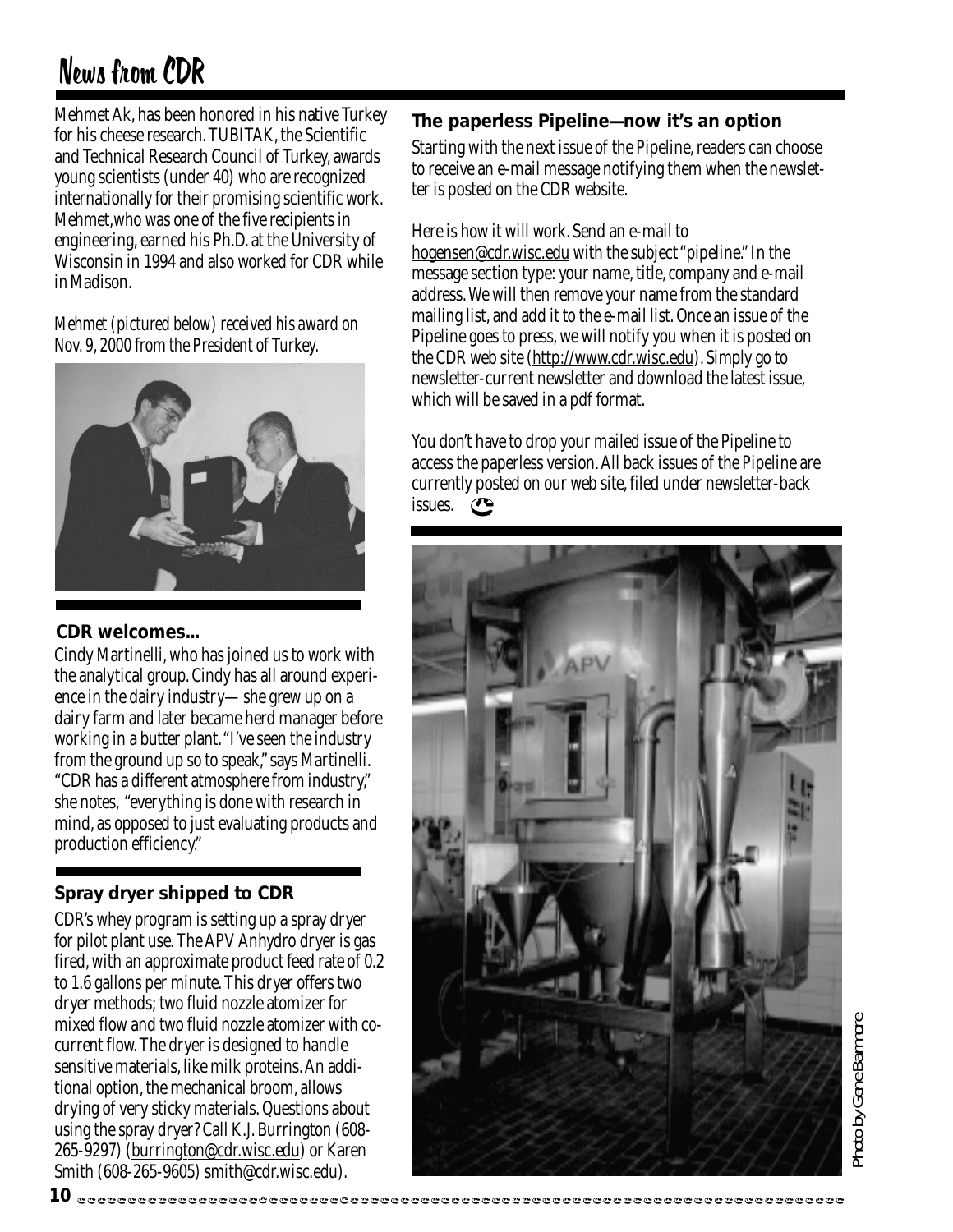#### **UW Dairy Products Judging Team Scores!**

The UW Dairy Products Judging Team participated in the National Collegiate Judging Competition in San Francisco, CA on October 9, 2000.

Contestants evaluate 8 samples of milk, butter, Cheddar cheese, cottage cheese, strawberry yogurt, and vanilla ice cream. They have 35 minutes to evaluate samples for flavor, texture, body, and appearance defects. Lead product judges then score the student's efforts.

At this year's competition, there were 21 teams, 63 undergraduate participants and 20 graduate participants. The Wisconsin Team, coached by Dr. Bob Bradley, Mark Johnson, and Heide Hromadka, included 3 undergraduate students (Craig Schutta, Melissa Maragos, Jesse Vorwald), and 2 graduate students (Sarah Rauschenberger, Kerry Kaylegian).

The UW team did very well overall, reporting that "The best award our team got was putting a great big grin on our coaches' faces." They returned with the following official awards:

#### **Individual undergraduate awards:**

 Yogurt - 1st place, Jesse Vorwald Cottage Cheese - 1st place, Jesse Vorwald Butter - 5th place, Craig Schutta Cheddar Cheese - 6th place, Craig Schutta; 10th place, Jesse Vorwald Ice Cream - 5th place, Jesse Vorwald; 8th place Craig Schutta All Products - 5th place tie, Craig Schutta

#### **Undergraduate team awards:**

 Cheddar Cheese - 2nd place Yogurt - 2nd place Cottage Cheese - 5th place Butter - 6th place Milk - 8th place Ice Cream - 10th place All Products - 4th place

#### **Graduate individual awards**

 Cheddar Cheese - 1st place, Sarah Rauschenberger; 10th place, Kerry Kaylegian Cottage Cheese - 1st place, Sarah Rauschenberger; 9th place, Kerry Kaylegian Yogurt - 1st place, Sarah Rauschenberger; 3rd place Kerry Kaylegian Milk - 1st place, Kerry Kaylegian, 10th place, Sarah Rauschenberger Butter - 1st place tie, Sarah Rauschenberger, 6th place, Kerry Kaylegian Ice Cream - 3rd place, Sarah Rauschenberger; 8th place, Kerry Kaylegian All Products - 1st place, Sarah Rauschenberger; 2nd place, Kerry Kaylegian



Please help us keep our mailing list current! Simply phone, fax or e-mail the information requested below to:

> *The Dairy Pipeline* Center for Dairy Research 1605 Linden Dr. Madison, WI 53706 phone: 608/262-8015 fax: 608/262-1578

| <b>Street Address –––––</b>                                                   |
|-------------------------------------------------------------------------------|
|                                                                               |
| <b>City</b>                                                                   |
| <b>State</b>                                                                  |
| <b>Zip</b>                                                                    |
| <b>Codmation</b> code)<br>$\Box$ CHANGE $\Box$ ADD<br><b>REMOVE</b><br>$\Box$ |

#### **11**